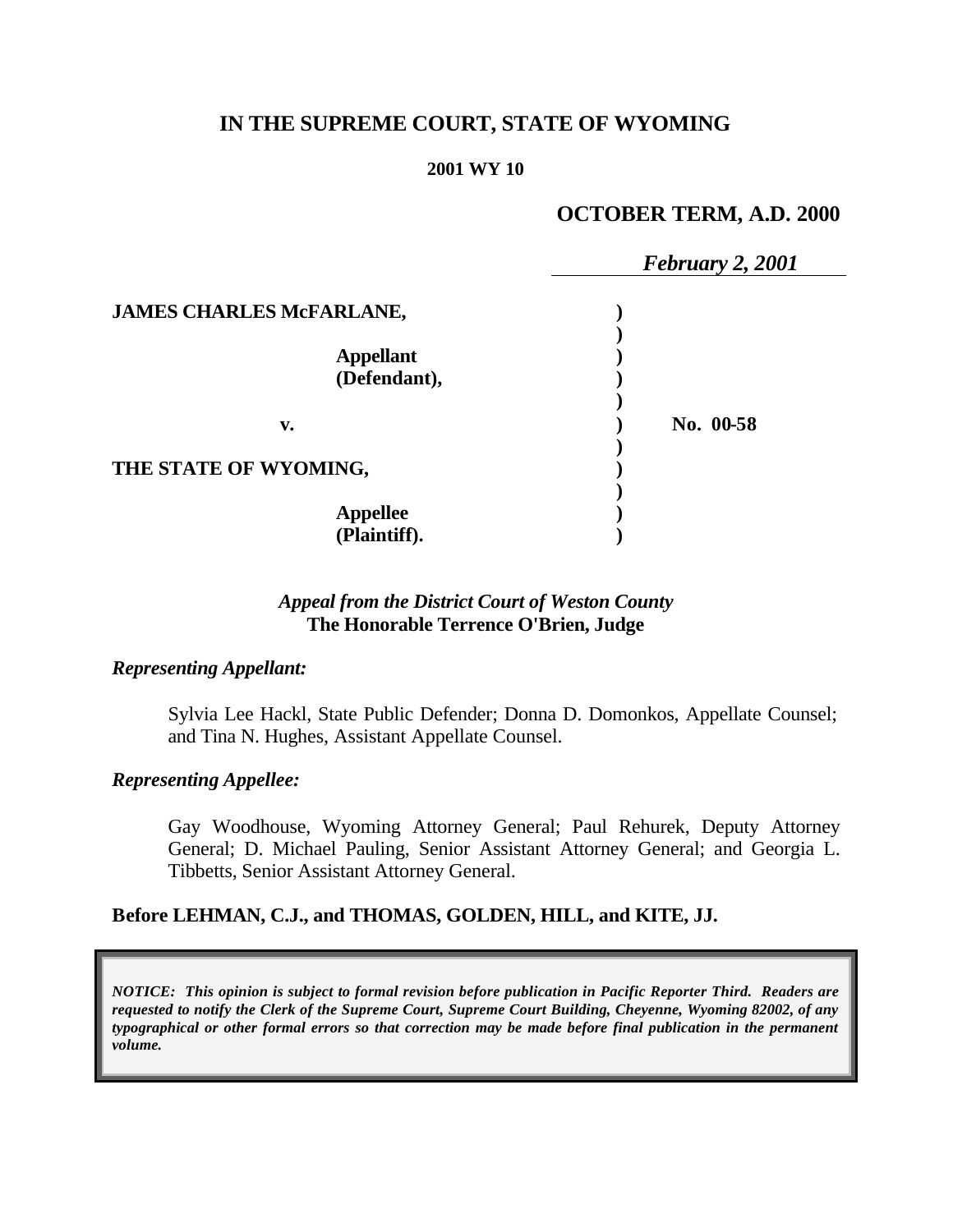#### **HILL, Justice.**

[¶1] Appellant, James Charles McFarlane (McFarlane), seeks review of his conviction for larceny, contending that the conviction must be reversed because there was insufficient evidence to sustain it. McFarlane contends that he was not appropriately charged, *i.e.*, that the evidence may support a conviction for possession of stolen property, but not for the larceny itself. We disagree with his view of the evidence and affirm.

## **ISSUE**

[¶2] The sole issue in this appeal is simply stated by both parties: Is the evidence sufficient to sustain McFarlane's conviction for larceny?

## **FACTS**

[¶3] In September of 1998, Karla and Tony Doll took a 1997 Artic Cat Powder Special snowmobile to Dampier's Snowmobiles, Inc., in Newcastle, Wyoming, to be sold on consignment for a minimum price of \$4,200.00. Mrs. Doll last saw the snowmobile at Dampier's on November 21, 1998. Mr. Doll died on January 8, 1999. On January 15, 1999, the day of Mr. Doll's funeral, Mrs. Doll's brother placed a call to Dampier's to inquire about the snowmobile. Mrs. Doll received a return call, reporting that the snowmobile had been stolen. The theft was reported to the Weston County Law Enforcement Center. Shortly after the snowmobile was reported as stolen, it was located at McFarlane's home. The reason the snowmobile was discovered so quickly is that a Newcastle police officer had been in McFarlane's house on January 8, 1999, on an unrelated but official matter, and that officer recalled seeing parts of a disassembled snowmobile, fitting the description of the Doll's snowmobile, in McFarlane's basement. The snowmobile had been cannibalized for parts, but law enforcement officers were able to identify it from its vehicle identification number (VIN). The motor, as well as many other parts of the machine, were gone. McFarlane told the police officers that he and a couple of friends had found the snowmobile in the city dump in October or November, and that the parts he possessed and turned over to the police were the parts he found at the dump. McFarlane's story was not corroborated by the testimony of the friends who were supposedly with him when he found the snowmobile, nor was his story corroborated by testimony of employees of the city dump, who testified that they had never seen the snowmobile nor McFarlane at the dump. The motor from the Doll's snowmobile was found in another snowmobile that McFarlane had sold to a third individual, Jason Bell, who happened to be the person who came to post bail for McFarlane. McFarlane initially claimed that the motor in that snowmobile was the same motor which was in it when he bought it from a dealer in Gillette. The State's evidence disproved that scenario and, during his testimony, McFarlane told a story about buying a damaged motor from an unknown seller during Thanksgiving Day weekend in 1998, and that it was possible that he accidentally put that motor into the snowmobile which he sold to Jason Bell.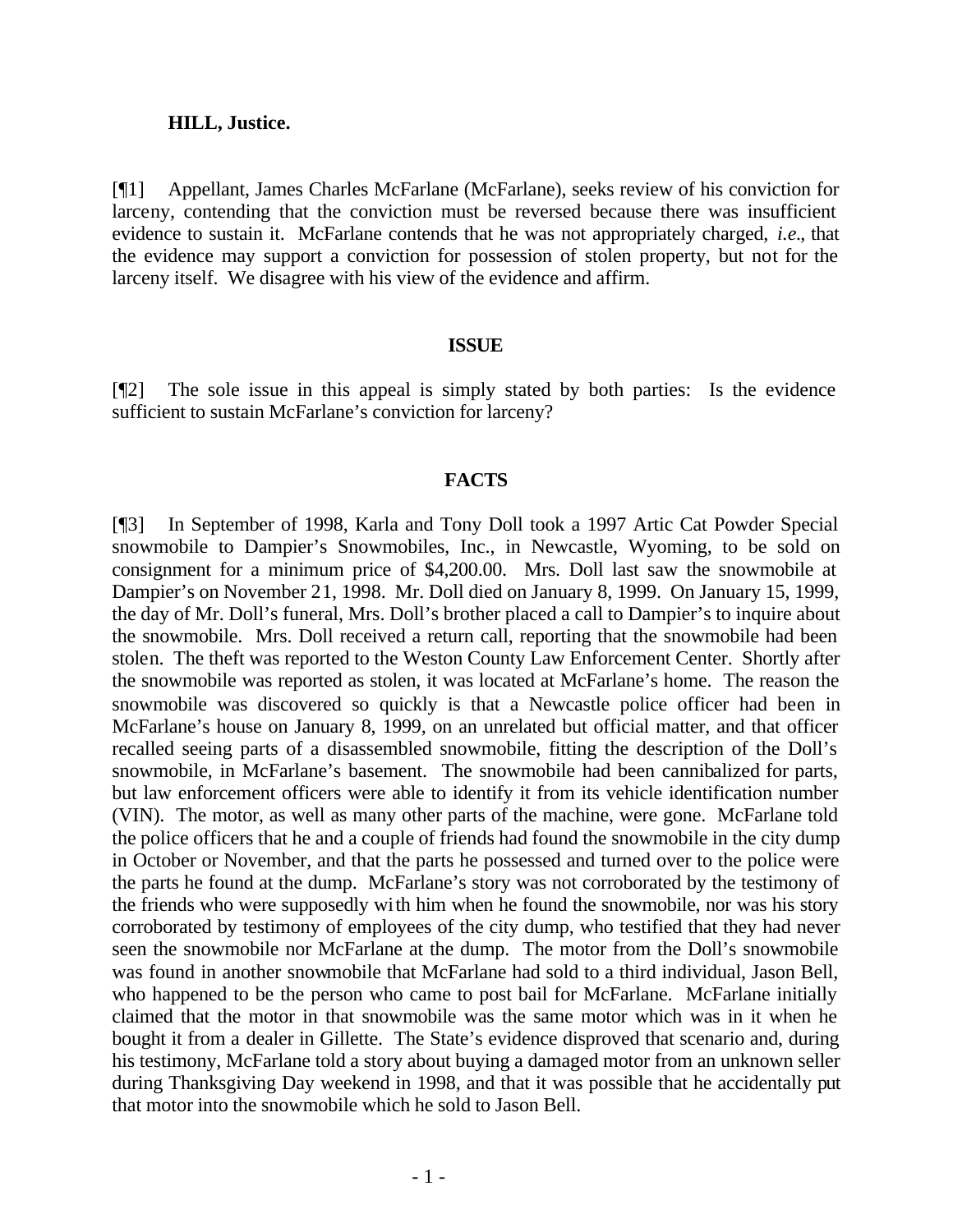# **DISCUSSION**

[¶4] McFarlane contends that the evidence is insufficient to sustain the conviction for larceny but appears to concede that it could sustain a conviction for possession of stolen property. Of course, McFarlane was neither charged with, nor convicted of, the latter crime. When reviewing an appeal based on sufficiency of the evidence, we view the evidence, and any applicable inferences based on the evidence, in a light most favorable to the State. *Nixon v. State*, 994 P.2d 324, 329 (Wyo. 1999); and *see Pool v. State,* 2001 WL 80190 (Wyo.), 2001 WY 8, P.3d (Wyo. 2001). In conducting such a review, we do not substitute our judgment for that of the jury; rather, we determine whether a quorum of reasonable and rational individuals would, or even could, have found the essential elements of the crime were proven beyond a reasonable doubt. *Id.*

[¶5] In Wyo. Stat. Ann. § 6-3-402(a) (LEXIS 1999) the crime of larceny is described as follows:

> (a) A person who steals, takes and carries, leads or drives away property of another with intent to deprive the owner or lawful possessor is guilty of larceny.

If the value of the property which is the subject of the larceny is \$500.00 or more, the maximum penalty is ten years imprisonment and/or a  $$10,000.00$  fine.  $$6-3-402(c)(i)$ .

[¶6] In Wyo. Stat. Ann. § 6-3-403 (LEXIS 1999) the crime of wrongful taking or disposing of property is described as follows:

> (a) A person who buys, receives, conceals or disposes of property which he knows, believes or has reasonable cause to believe was obtained in violation of law is guilty of:

> (i) A felony punishable by imprisonment for not more than ten (10) years, a fine of not more than ten thousand dollars (\$10,000.00), or both, if the value of the property is five hundred dollars (\$500.00) or more;

[¶7] With respect to the crime of larceny, the jury was given this instruction:

The defendant is charged with the crime of larceny, the elements of which are:

1. The events occurred at some time between November 21, 1998 and January 15, 1999, in Weston County, Wyoming; and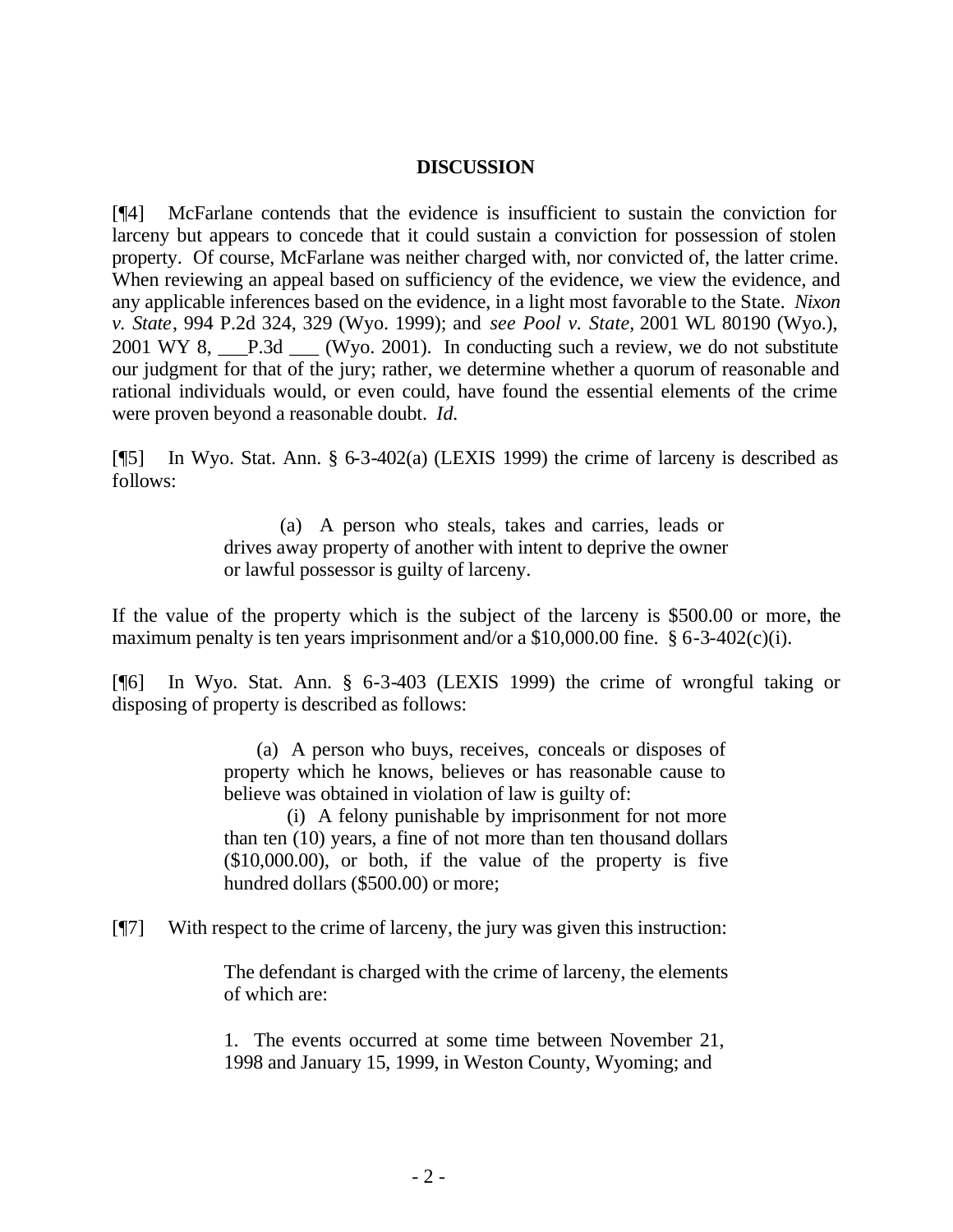2. The Defendant, James Charles McFarlane, did steal, take and carry, lead or drive away property of another; and

3. He did so with the intent to deprive the owner or lawful possessor; and

4. The value of the property was \$500.00 or more;

If you find from your consideration of all of the evidence that any of these elements have not been proved beyond a reasonable doubt, then you should find the defendant not guilty.

If, on the other hand, you find from your consideration of all of the evidence that each element has been proved beyond a reasonable doubt, then you should find the defendant guilty.

[¶8] The only element in dispute is element number 2. McFarlane claims he did not steal the snowmobile; rather, he merely bought, received, concealed, and/or disposed of it. Of course, implicitly he also contends he did not know, believe, nor have reasonable cause to believe, that he had obtained the snowmobile in violation of the law.

[¶9] In constructing his argument, McFarlane relies heavily on our decision in *Mendicoa v. State,* 771 P.2d 1240, 1245 (Wyo. 1989), as well as *State v. Ellestad,* 88 S.D. 595, 225 N.W.2d 879 (S.D. 1975). In *Mendicoa,* we first noted that we were dealing with a specific type of larceny, *i.e.*, livestock rustling. Our decision rested in significant part upon the fact that the disappearance of the cattle could be traced to a reasonably ascertainable time, but that there was no evidence linking Mendicoa to the disappearance. In *Mendicoa*, the State argued that, although mere possession of recently stolen property is insufficient to support a conviction of larceny, possession in conjunction with other incriminating circumstances, such as misstatement and concealment, will support such a conviction. We expressed our view that we had no quarrel with that construct as a general principle. 771 P.2d at 1244. Our decision to reverse Mendicoa's convictions then rested on our determination that such an inference could not be drawn in Mendicoa's case. The application of the inference depends upon the recency of the alleged theft. *Id*. Therefore, we held that possession of stolen cattle which, at a minimum, was over a month after their disappearance, to as much as one and one-half years after, was not "recent" enough to fit within the rule. 771 P.2d at 1245. Moreover, over Mendicoa's objection, the jury was instructed regarding the permissible inference of theft from the unexplained possession of recently stolen property. Our conclusion was that the predicate fact of recency, upon which the inference depends, was not established by the evidence. 771 P.2d at 1245-46.

[¶10] In reaching our decision we relied on a case from the South Dakota Supreme Court, which also dealt with cattle rustling, for the proposition that the "test of recency is whether the interval between the date of the alleged theft and the date of possession is so short as to render it morally or reasonably certain that there could have been no intermediate change of